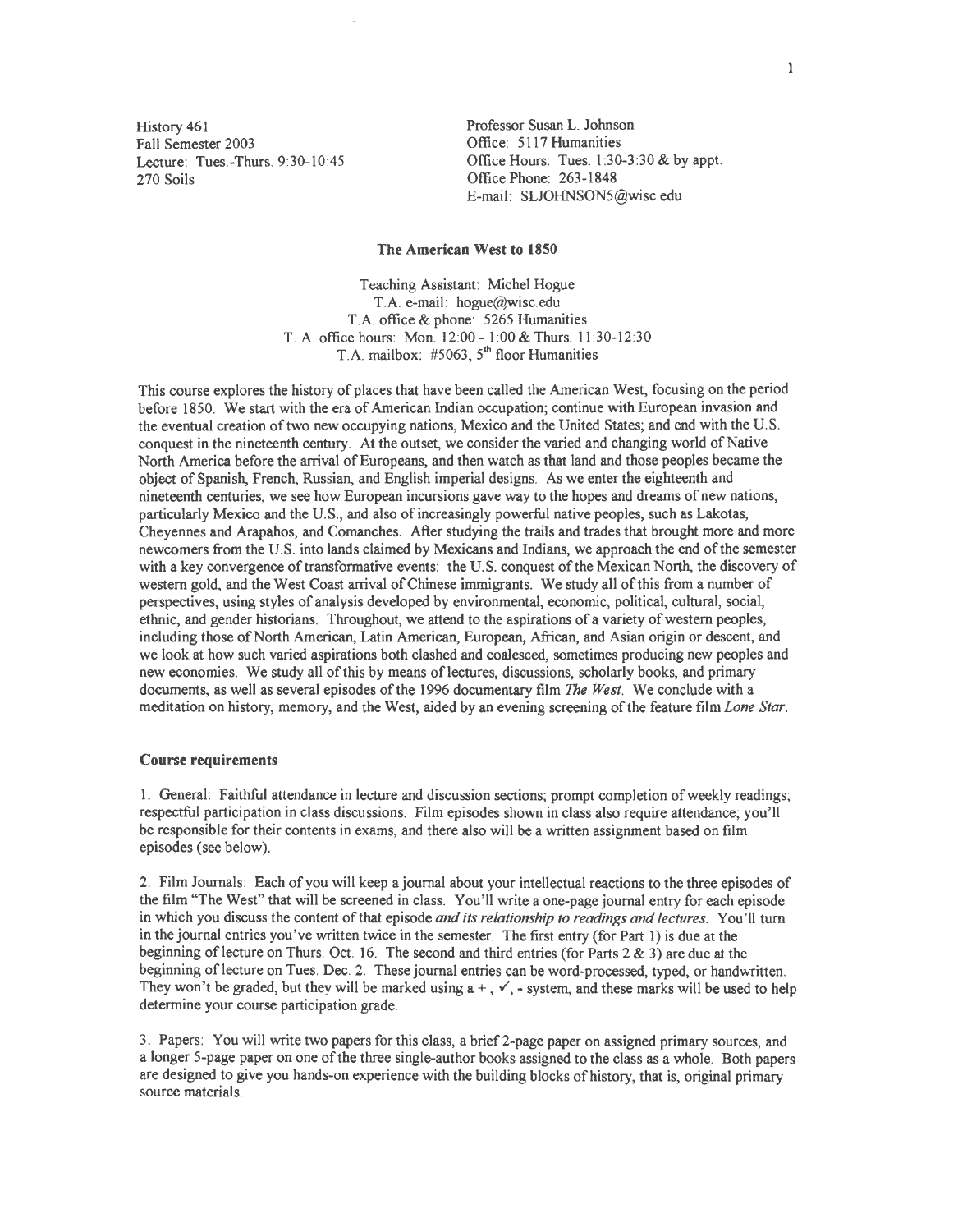a. First paper: Two pages, double-spaced. This paper will give you a chance to consider in depth one week's primary source readings from The West in the History of the Nation, those reprinted in chapter one, "Cultures in Conflict: First Encounters." You'll choose at least two of the primary sources in the chapter and analyze the different points of view of the Spanish conquest represented by each. Your paper will be due at the beginning of lecture on Thurs. Sept. 11. Papers must be word-processed or typed, double-spaced, with standard one-inch margins. Late papers will be accepted without penalty only if you negotiate an alternative due date with your teaching assistant at least *48 hours prior to the due date*  specified here. Otherwise, late papers will drop by one-third of a grade for each day that they are late.

b. Second paper: Five pages, double-spaced. You'll receive detailed guidelines for this paper early in the semester. This paper will be written individually, but there will be teamwork involved in your initial research. For this paper, you' ll use as your starting point one of the three single-author books assigned to the class as a whole: Gutiérrez, When Jesus Came; White, The Middle Ground; or Johnson, Roaring Camp. We'd like to have roughly equal numbers of students writing on each of these books. So during the first week of class, we'll ask you to designate your top two book choices, and then we'll divide the class into three similarly sized groups, each one assigned to a different book. We'll make every effort to assign you one of the two books you've chosen. The three mega-groups (each assigned one of the three books) will have time in class to organize themselves into smaller research teams (we suggest 2-4 students on each team). Each research team will then plan a research strategy for identifying primary source materials relevant to the book assigned. These primary sources should be found in libraries on campus. (Note that on Thurs. Sept. 11, we will have a librarian come to teach us how to find such materials.) The research teams from each mega-group will report on the primary sources they've found during the class period in which we will be discussing the book assigned to that mega-group (When Jesus Came, Thurs. Sept. 25; Middle Ground, Tues. Oct. 21; Roaring Camp, Tues. Dec. 2). Meanwhile, each individual should be deciding on one or two of the primary sources identified to use in the preparation of his or her individual paper. The actual paper, then, will be both a review of the book and an exploration of how the author uses primary sources to make a historical argument. You'll use the source(s) you've chosen to demonstrate in detail how the author makes use of primary materials. Your paper will be due at the beginning of lecture a week after the book you've read is discussed in class unless you are writing on Middle Ground; in that case, you will have a later due date so that your work won't conflict with your midterm exam (When Jesus Came, Thurs. Oct. 2; Middle Ground, Tues. Nov. 4; Roaring Camp, Tues. Dec. 9). Papers must be word-processed or typed, double-spaced, with standard one-inch margins. Late papers will be accepted without penalty only if you negotiate an alternative due date with your teaching assistant at least *48 hours prior to the due date* specified here. Otherwise, late papers will drop by onethird of a grade for each day that they are late.

4. Exams: There will be two take-home essay exams, a Midterm and a Final. We will not give out exam questions prior to the dates specified here under any circumstances. The Midterm questions will be handed out at the end of lecture on Tues. Oct. 21, and your answers must be handed in at the beginning of lecture on Tues. Oct. 28. There will be no lecture on Thurs. Oct. 23, but the professor and teaching assistant will be available in the classroom to answer any questions you may have about the midterm. The Final questions will be handed out at the end of lecture on Tues. Dec. 9, and your answers must be handed in between 12:25 and 2:25 p.m. on Thurs. Dec. 18--that is, during the regularly scheduled final exam period for this course. There will be no lecture on Thurs. Dec. 11, but the professor and teaching assistant will be available in the classroom to answer any questions you may have about the midterm. Midterm and Final exams must be word-processed or typed, double-spaced, with standard one-inch margins, and they may not exceed the page limits established. You are to work individually and independently on these exams; evidence of collaboration will result in automatic failure. Late exams will not be accepted (no exceptions made for computer difficulties or transportation problems).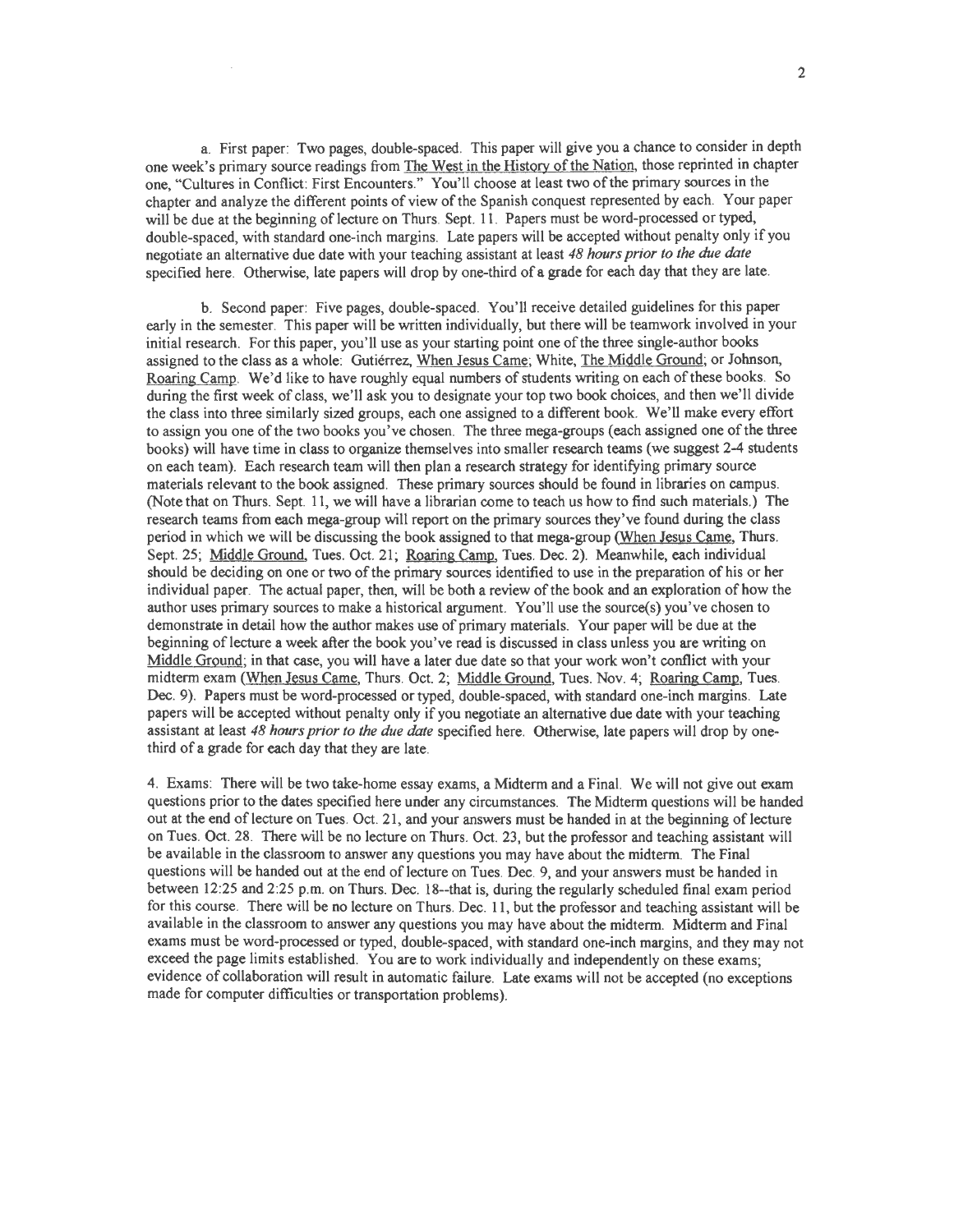#### **Grades**

Your final grade will be determined using the following formula:

| Course participation | 20% |
|----------------------|-----|
| First paper          | 10% |
| Second paper         | 25% |
| Midterm exam         | 20% |
| Final exam           | 25% |

From time to time, you may be given the chance to enhance your course participation grade by attending a campus event relevant to the history of the American West and writing up a one-page response paper that relates that event to course content. Please check with your instructor to make sure an event that interests you is sufficiently relevant to course content before writing such a paper and turning it in.

## **Readings**

The following four books are required for all students. They are available for purchase at the University Book Store, and are on reserve at College Library in Helen C. White Hall:

- William Deverell and Anne Hyde, eds., *The West in the History of the Nation: A Reader*, Vol. 1, To 1877 (Boston: Bedford/St. Martin's, 2000).
- Ramon Gutierrez, *When Jesus Came,* The *Corn Mothers Went Away: Marriage, Sexuality, and Power in New Mexico, 1500-1846* (Stanford, Calif.: Stanford University Press, 1991).
- Susan Lee Johnson, *Roaring Camp: The Social World of the California Gold Rush* (New York: W.W. Norton, 2000).
- Richard White, *The Middle Ground: Indians, Empires, and Republics in the Great Lakes Region, 1650- 1815* (Cambridge: Cambridge University Press, 1991).

There is also a brief course pack required, which you may purchase at Bob's Copy Shop at Randall Tower, 1314 W. Johnson St, or use on reserve at College Library in Helen C. White Hall:

Native American Studies Center at the University of New Mexico, comp., "Commentaries: *When Jesus Came, the Corn Mothers Went Away: Marriage, Sex and Power in New Mexico, 1500-1846,* by Ramón Gutiérrez," *American Indian Culture and Research Journal* 17, no. 3 (1993): 141-77.

The following book is *not required,* but it is *ever-so-highly recommended.* Those of you who purchase it at the University Book Store or elsewhere may well find it to be a book you'll be happy to have on your bookshelf for years to come. Still, it is quite expensive, so you might consider either sharing with a classmate or using one of the copies on reserve at College Library in Helen C. White Hall. None of the assignments in this book are actually required, but once you start reading them, you might get hooked. This is no boring compendium of useless facts, but rather a curious collection of brief, readable essays on an extraordinary range of topics written by some of the leading practitioners in the field of western history. Was Daniel Boone saint or sinner? What are the roots of contemporary Chicanas and Chicanos? Before Wisconsin was known for cheese, for what was it known (a question for out-of-state students)? Where were the seven cities of gold, or Cibola? How did Lakota people become known as the Sioux? Where did the Santa Fe Trail begin and end, and who and what traveled along it? Who were the first people of African descent in what we now call the West? Who invented scalping? Who cried on the Trail of Tears? Why were mountain men hooked on beavers? Why does so much of the Midwest look like a checkerboard when you fly over it? Who was Lola Montez, and why were they saying such awful things about her? Why is Texas so weird? You'll find the answers here:

Howard Lamar, ed., *The New Encyclopedia of the American West* (New Haven, Conn.: Yale University Press, 1998). [Abbreviate as NEAW in syllabus.]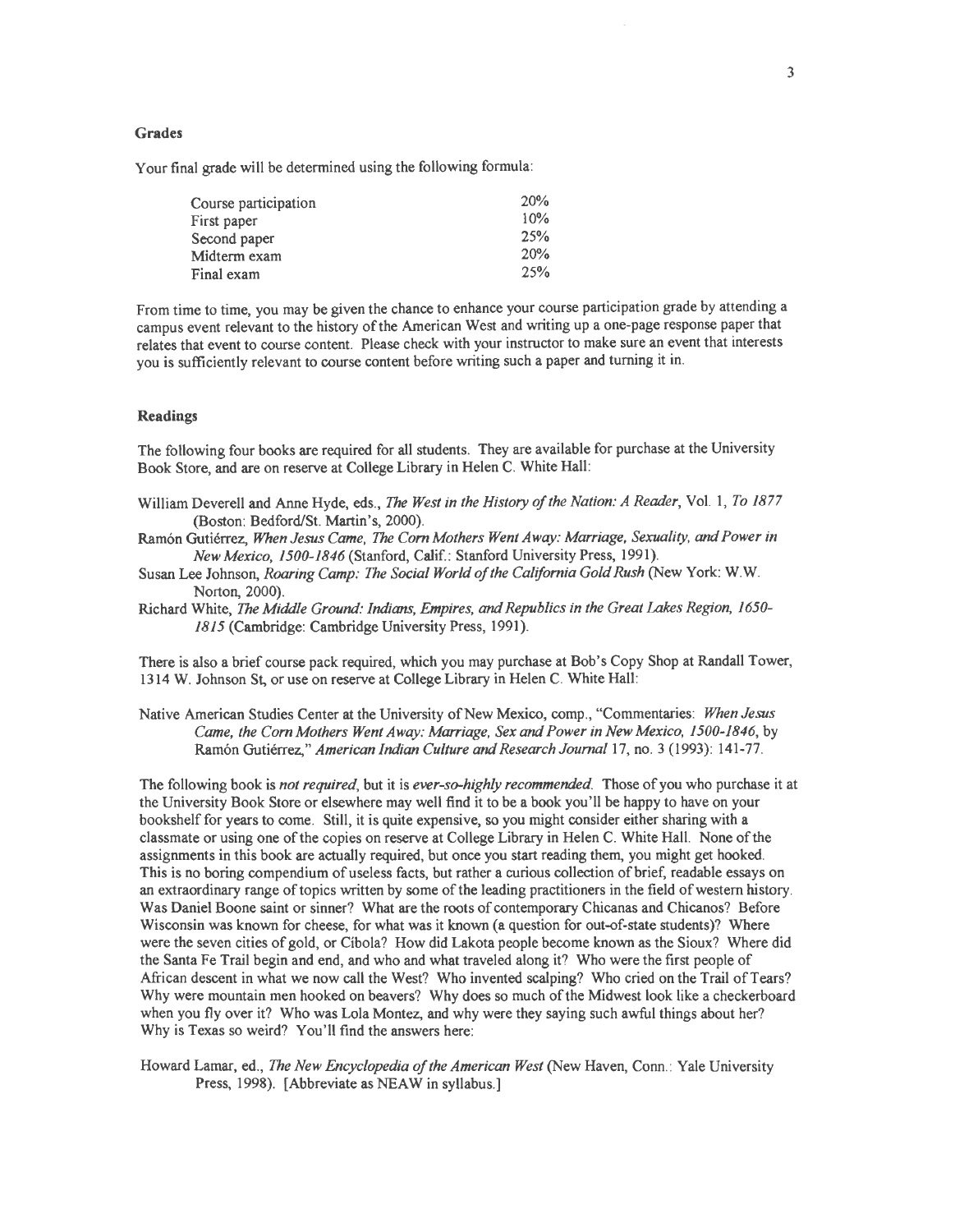#### **Calendar and Assignments**

# *Week 1*

| Tues. Sept. 2:  | Course Introduction                                                                                                                                                           |
|-----------------|-------------------------------------------------------------------------------------------------------------------------------------------------------------------------------|
| Thurs. Sept. 4: | Native North America: Concepts                                                                                                                                                |
| Reading:        | The West: Introduction, pp. xv-xvi, & chap. 1, pp. 2-23<br>When Jesus Came: Introduction, pp. xvii-xxxi; chap. 1, pp. 3-36<br>"Commentaries: When Jesus Came," in course pack |
|                 | NEAW: Physiography of the U.S.; Indian languages; Frontier theory; Turner, Frederick                                                                                          |
|                 | Jackson; western history, 1970s-90s                                                                                                                                           |

## *Week2*

| Tues. Sept. 9:   | Native North America: Peoples and Places                                                                               |
|------------------|------------------------------------------------------------------------------------------------------------------------|
| Thurs. Sept. 11: | Special presentation on finding primary sources<br>David Null, Head, University Archives<br>First paper due in lecture |
|                  |                                                                                                                        |

Reading: The West: chap. 2, pp. 24-45 When Jesus Came: chaps. 2-3, pp. 39-140

> NEAW: Indians of California, of Texas, of the Great Basin, of the Great Plains, of the Northwest, of the Southwest; see also entries for various Indian nations, groups, & confederacies, such as Sioux (Dakota, Lakota), Ute, Iroquois Confederacy, "Five Civilized Tribes," Pueblo, Cheyenne & Arapaho, Apache, Navajo, Modoc & Klamath

# *Week3*

| Tues. Sept. $18$ : | <b>Imperial Designs</b>                                                    |
|--------------------|----------------------------------------------------------------------------|
| Thurs. Sept. 20:   | Spanish Colonies and Indian Peoples: New Mexico                            |
| Reading:           | The West: chap. 3, pp. $46-65$<br>When Jesus Came: chaps. 4-7, pp. 143-240 |

NEAW: New Mexico (thru Spanish period); Cabeza de Vaca; Coronado; DeSoto; Onate; Exploration, Spanish; Cíbola; Acoma Pueblo; Santa Fe (thru Spanish period); Exploration, English; Exploration, French; Exploration, Russian; land policy in the colonies (1607-1775); Roman Catholic missionaries, the borderlands of New France  $\&$ New Spain; Indian-captivity narratives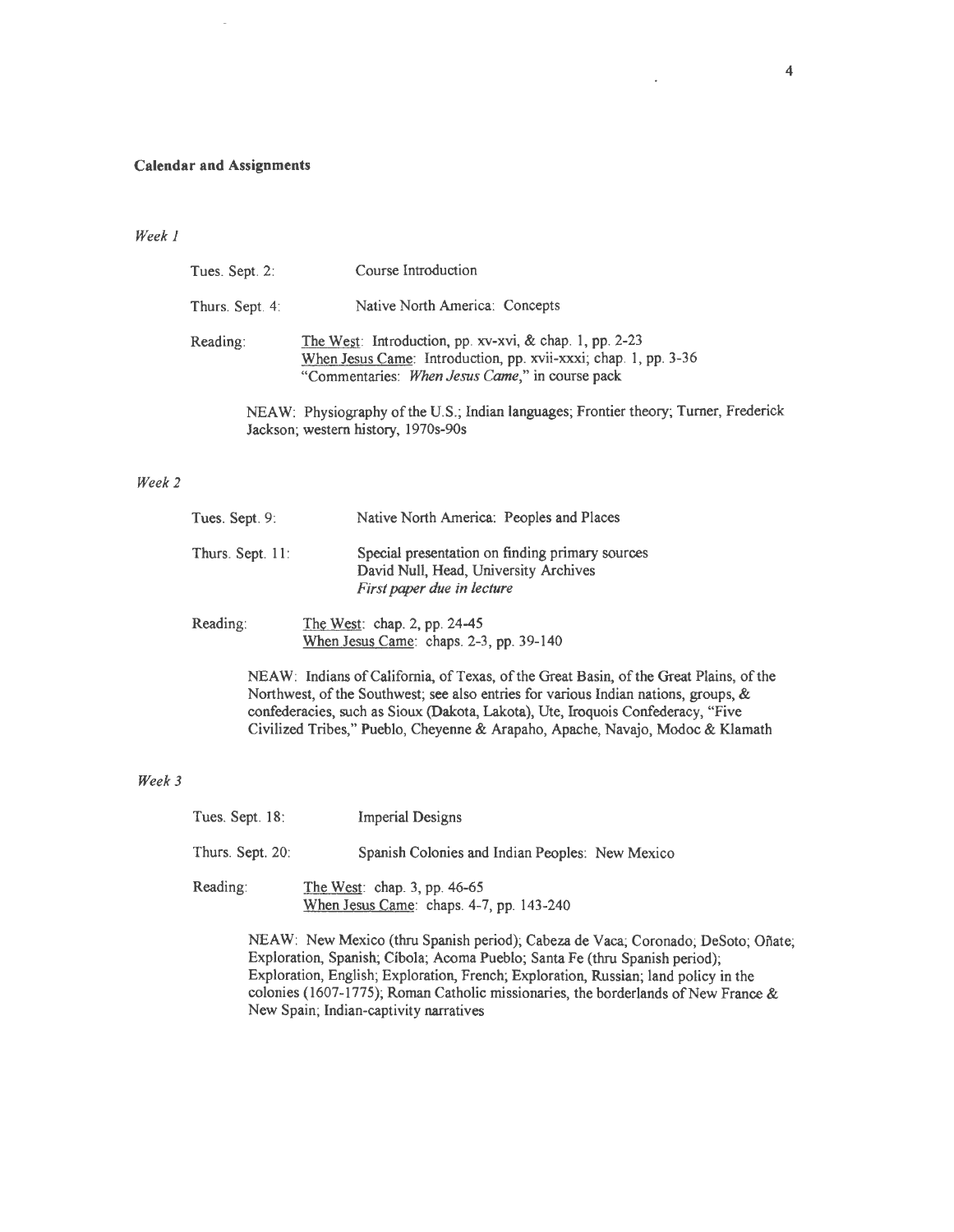|        | Tues. Sept. 23:                                                                                                                                                                                                                                                                                                  | Spanish Colonies and Indian Peoples: Texas and California                                                                                                                                                                                            |
|--------|------------------------------------------------------------------------------------------------------------------------------------------------------------------------------------------------------------------------------------------------------------------------------------------------------------------|------------------------------------------------------------------------------------------------------------------------------------------------------------------------------------------------------------------------------------------------------|
|        | Thurs. Sept. 25:                                                                                                                                                                                                                                                                                                 | discussion of When Jesus Came                                                                                                                                                                                                                        |
|        | Reading:                                                                                                                                                                                                                                                                                                         | The West: chap. 4, pp. 66-87<br>When Jesus Came: chaps. 8-10, Epilogue, pp. 241-340                                                                                                                                                                  |
|        |                                                                                                                                                                                                                                                                                                                  | NEAW: Texas (thru the Spanish period); San Antonio; California (thru the Spanish<br>period); Serra; missions, California (read entries for missions that interest you); Alaska,<br>European explorers and the rise of Russian Alaska; Baranov; Boone |
| Week 5 |                                                                                                                                                                                                                                                                                                                  |                                                                                                                                                                                                                                                      |
|        | Tues. Sept. 30:                                                                                                                                                                                                                                                                                                  | Empires in the Woods                                                                                                                                                                                                                                 |
|        | Thurs. Oct. 2:                                                                                                                                                                                                                                                                                                   | Pushing into the Plains<br>When Jesus Came papers due in lecture                                                                                                                                                                                     |
|        | Reading:                                                                                                                                                                                                                                                                                                         | The West, chap. $5$ , pp. 88-109<br>Middle Ground, Introduction, pp. ix-xvi, & chaps. 1-3, pp. 1-141                                                                                                                                                 |
|        | NEAW: King Philip's War; Bacon's Rebellion; French heritage; Mississippi Valley,<br>French & Spanish periods; St. Louis; Laclède; Chouteau; Chouteau family; New Orleans;<br>Vial; fur trade, in the colonies; Hudson's Bay Co.; beaver; horse; buffalo; Sioux (Lakota,<br>Dakota); Cheyenne & Arapaho; Comanche |                                                                                                                                                                                                                                                      |
| Week 6 |                                                                                                                                                                                                                                                                                                                  |                                                                                                                                                                                                                                                      |
|        | Tues. Oct. 7:                                                                                                                                                                                                                                                                                                    | Wars of Empire                                                                                                                                                                                                                                       |

Thurs. Oct. 9: Film, *The West,* part 1, *The People*  Reading: The West, chap. 6, pp. 110-27

Middle Ground, chaps. 4-7, pp. 142-314

 $\hat{\boldsymbol{\beta}}$  $\hat{\mathcal{A}}$ 

NEAW: Colonial wars; Indian-white relations, British Indian policy, 1763-75; Pontiac's Rebellion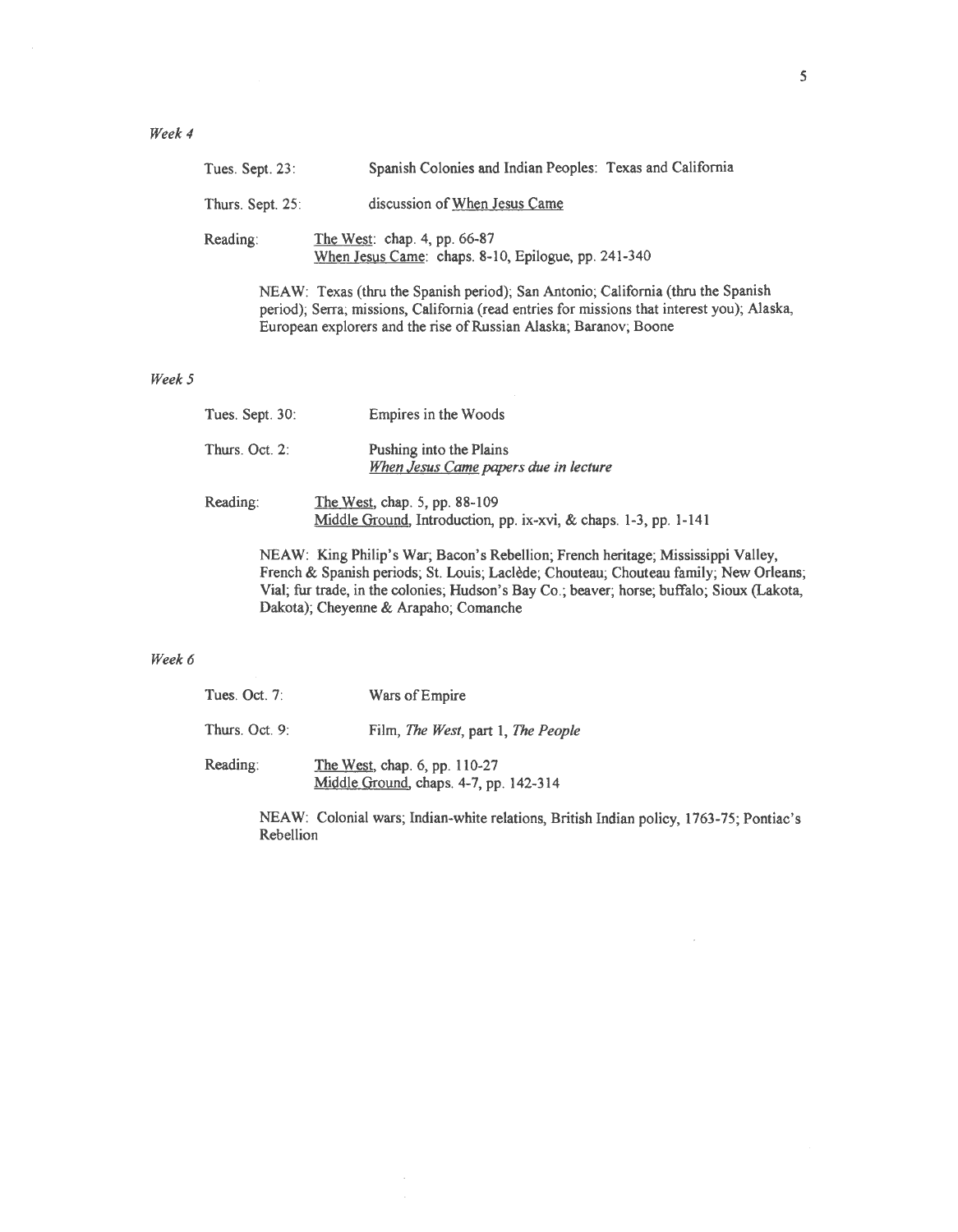| Tues. Oct. 14:  | New Nations: United States                                               |
|-----------------|--------------------------------------------------------------------------|
| Thurs. Oct. 16: | New Nations: Mexico<br>first film journal entry due                      |
| Reading:        | The West, chap. 7, pp. 128-53<br>Middle Ground, chaps. 8-10, pp. 315-468 |

NEAW: land policy, 1780-1860 (thru 1850); U.S. Indian policy, 1775-1860 (to 1820s); Northwest Ordinance; territorial system; Whiskey Rebellion; New Mexico (thru the Mexican period); Texas (thru the Mexican period); California (thru the Mexican period); Anza; Austin, Moses; Austin, Stephen

### Week  $8$

| Tues. $Oct. 21$ : | discussion of The Middle Ground<br>MIDTERM EXAM QUESTIONS HANDED OUT |
|-------------------|----------------------------------------------------------------------|
| Thurs. Oct. 23:   | work on exams; professor and T.A. available for consultation         |
| Reading:          | Middle Ground, chap. 11 & Epilogue, pp. 469-523                      |
|                   | NEAW: Tecumseh; Tenskwatawa                                          |

NOTE: *no discussion section meetings on Fri. 10-24 or Mon. 10-27* 

### *Week9*

| Tues. Oct. 28:  | The Science of Conquest: Exploration<br>MIDTERM EXAM DUE IN LECTURE |
|-----------------|---------------------------------------------------------------------|
| Thurs. Oct. 30: | The Business of Conquest: Trade                                     |
| Reading:        | The West, chaps. 8-9, pp. 154-97                                    |

NEAW: Exploration, U.S.; Lewis; Clark; Lewis & Clark Expedition; Charbonneau; Sacagewea; Pike; Long, Stephen; Louisiana Purchase; fur trade, in the U.S.; trappers; North West Co.; McLaughlin, John; American Fur Co.; Astor; Missouri Fur Co.; Lisa; Ashley; Rocky Mountain Fur Co.; Smith, Jedediah; China trade; California rancho system; Bryant, Sturgis & Co.; Dana; Santa Fe and Chihuahua Trail; Alvarez; Becknell; Gregg; Bent brothers; Bent's Fort; Carson; Fremont, Jessie & John C.; U.S. Indian policy, 1775-1860 (from 1820s); Cherokee Indians; Black Hawk; Black Hawk War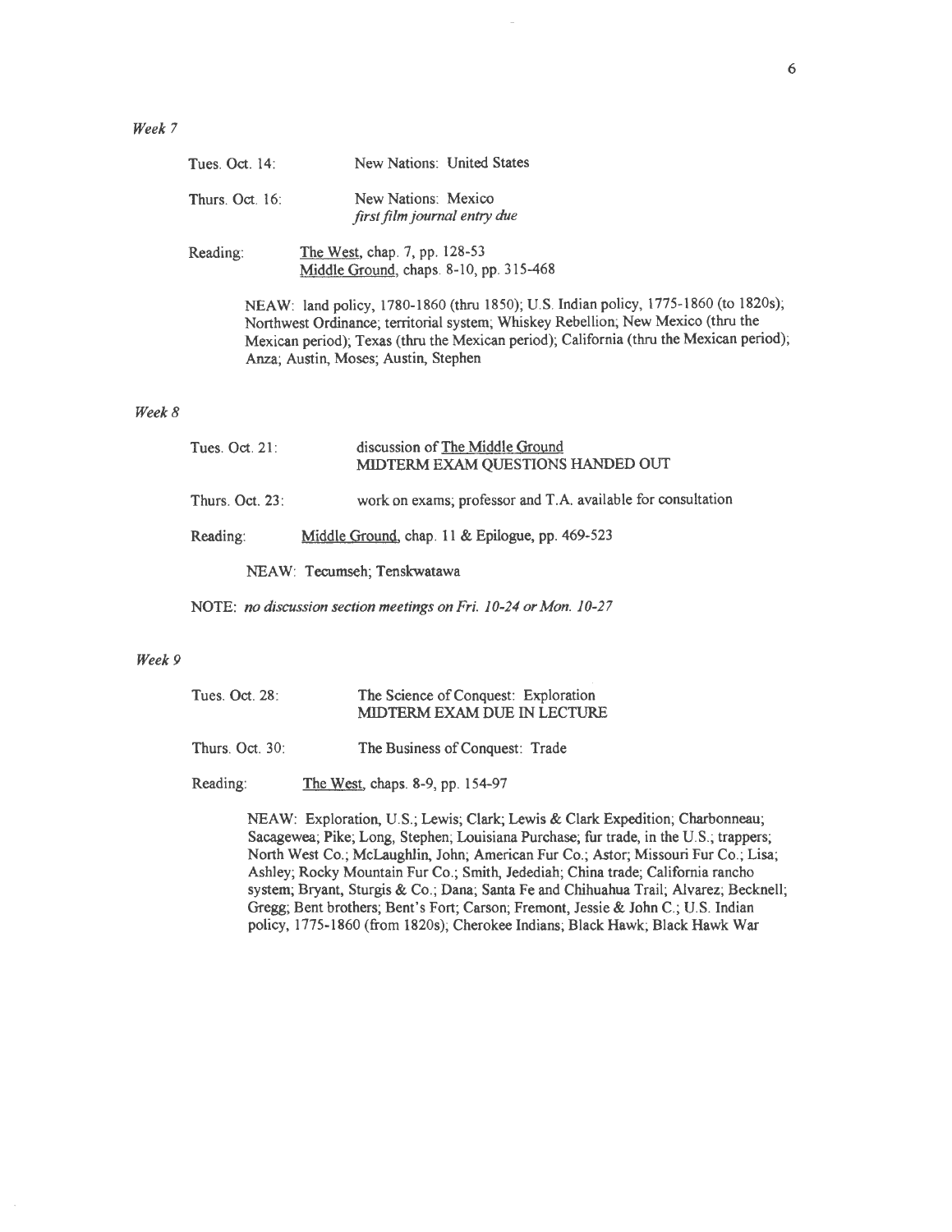*Week 10* 

| Tues, Nov. 4. | Engines of Conquest: Farms, Factories, Plantations |
|---------------|----------------------------------------------------|
|               | Middle Ground papers due in lecture                |
|               |                                                    |

Thurs. Nov. 6: Manifest Design: The Mexican North

Reading: The West, chaps. 10-11, pp. 198-239

NEAW: canal era; agricultural expansion; cotton culture; cotton production, the antebellum years; Missouri Compromise; Wilmot Proviso; Compromise of 1850; African Americans on the frontier (to 1850); frontier life to 1850; empresario system; Texas (thru 1850); Bowie; Crockett; Travis; Texas annexation; Bear Flag Rebellion; Mexican War; Santa Anna; Houston, Samuel; Guadalupe Hidalgo, Treaty of; Gadsden Purchase; Mexican Americans; Benton, Thomas Hart (1792-1858); manifest destiny; Magoffin; Young, Brigham

### *Week 11*

| Tues. Nov. $11$ :  | Manifest Design: The Oregon Country                                                |
|--------------------|------------------------------------------------------------------------------------|
| Thurs. Nov. $13$ : | Trail's End: Santa Fe and Salt Lake                                                |
| Reading:           | The West, chap. 12, pp. 240-51 only<br>Roaring Camp, Prologue & chap. 1, pp. 23-95 |

NEAW: Oregon (to 1850); Oregon Controversy; Kelley, Hall Jackson; Wyeth, Nathaniel; Walker, William; Whitman; Lee, Jason; De Smet; Adams-Onis Treaty; Santa Fe (thru 1850); Latter-Day Saints (thru 1850); Mormon Trail; Salt Lake City (thru 1850); Deseret; Murieta

## *Week 12*

| Tues. Nov. 18:  | Trail's End: Willamette Valley and Sutter's Fort                            |
|-----------------|-----------------------------------------------------------------------------|
| Thurs. Nov. 20: | Film, The West, part 2, Empire Upon the Trails                              |
| Reading:        | The West, chap. 12, pp. 251-65 only<br>Roaring Camp, chaps. 2-4, pp. 97-234 |

NEAW: Oregon Trail; California Trail; California (thru 1850); Sutter; Marsh; gold & silver rushes; gold towns in California

 $\mathcal{A}^{\mathcal{A}}$  and  $\mathcal{A}^{\mathcal{A}}$  and  $\mathcal{A}^{\mathcal{A}}$  and  $\mathcal{A}^{\mathcal{A}}$